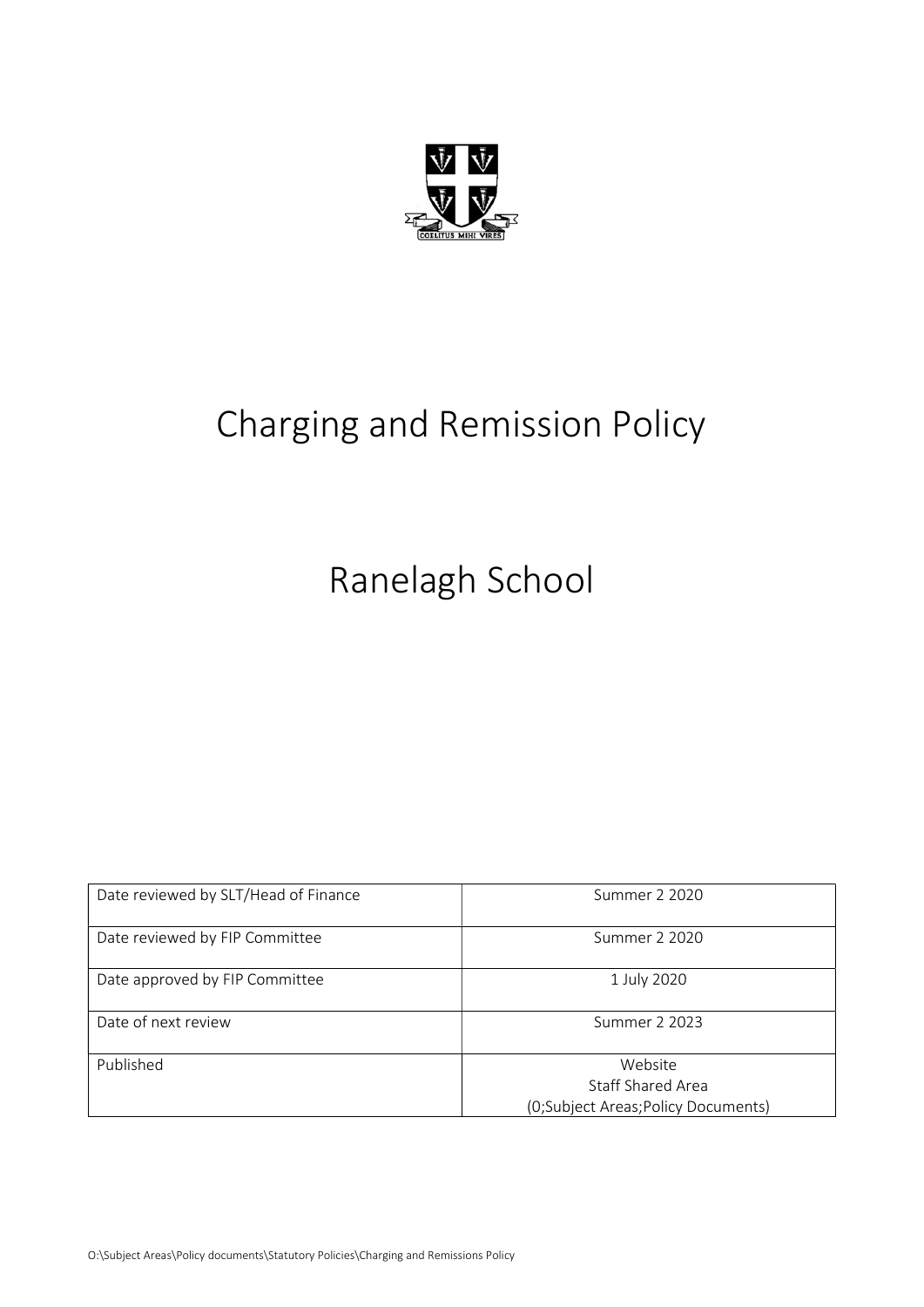# **Context**

While adhering firmly to the principle of free education, the governors will make some charges in accordance with the 1988 Education Act. Extra-curricular activities and visits to the school by outside speakers are arranged with the help of voluntary contributions, in particular through the Special Activities Fund.

# Legislation and guidance

This policy is based on advice from the Department for Education (DfE) on the 2018 document Charging for school activities and the 1996 Education Act, sections 449-462, which set out the law on charging for school activities in England.

## Activities for which charges are made

The governors will make the following charges to parents for activities concerned with the education of their children at the school:

- 1 Board and lodging on residential visits.
- 2 Costs associated with tuition for individuals or groups of up to four students in the playing of a musical instrument, or vocal tuition, whether in or out of school, unless it is provided as part of the syllabus for a prescribed public examination or is required by the National Curriculum.
- 3 Costs of any materials, books, instruments or equipment, where the child's parent wishes them to own them.
- 4 Costs of supplying materials and ingredients required for Art and Technology if parents have indicated a wish to own the finished products.
- 5 Activities which take place wholly or mainly outside school hours, but which are not provided as part of the syllabus for a prescribed public examination and are not required in order to fulfil statutory duties relating to the school curriculum or to religious education. Such activities include visits to theatres, museums and conferences. If in school time, they can only take place if all those in a group invited to take part are prepared to pay through voluntary contributions.
- 6 Small subscriptions to clubs and societies. In such instances the contribution is entirely voluntary.
- 7 Fees for public examination prescribed by the school and entered with the agreement of a parent, where the student fails to take the examination without good reason.
- 8 Examination retakes if the student is no longer following the course or module as part of their programme of study.
- 9 Any requests for enquiries about results from the examination boards.
- 10 Costs of entering for a public examination for which they have not been prepared by the school.
- 11 Replacement of lost books or equipment damaged as a result of a student's behaviour.
- 12 The cost of travel from home to a work experience placement.
- 13 Associated Board music examinations.

## Remission of charges

The governors will remit all charges for those families on Income Support or Family Credit and will consider doing so in any case where parents have written confidentially indicating financial difficulty.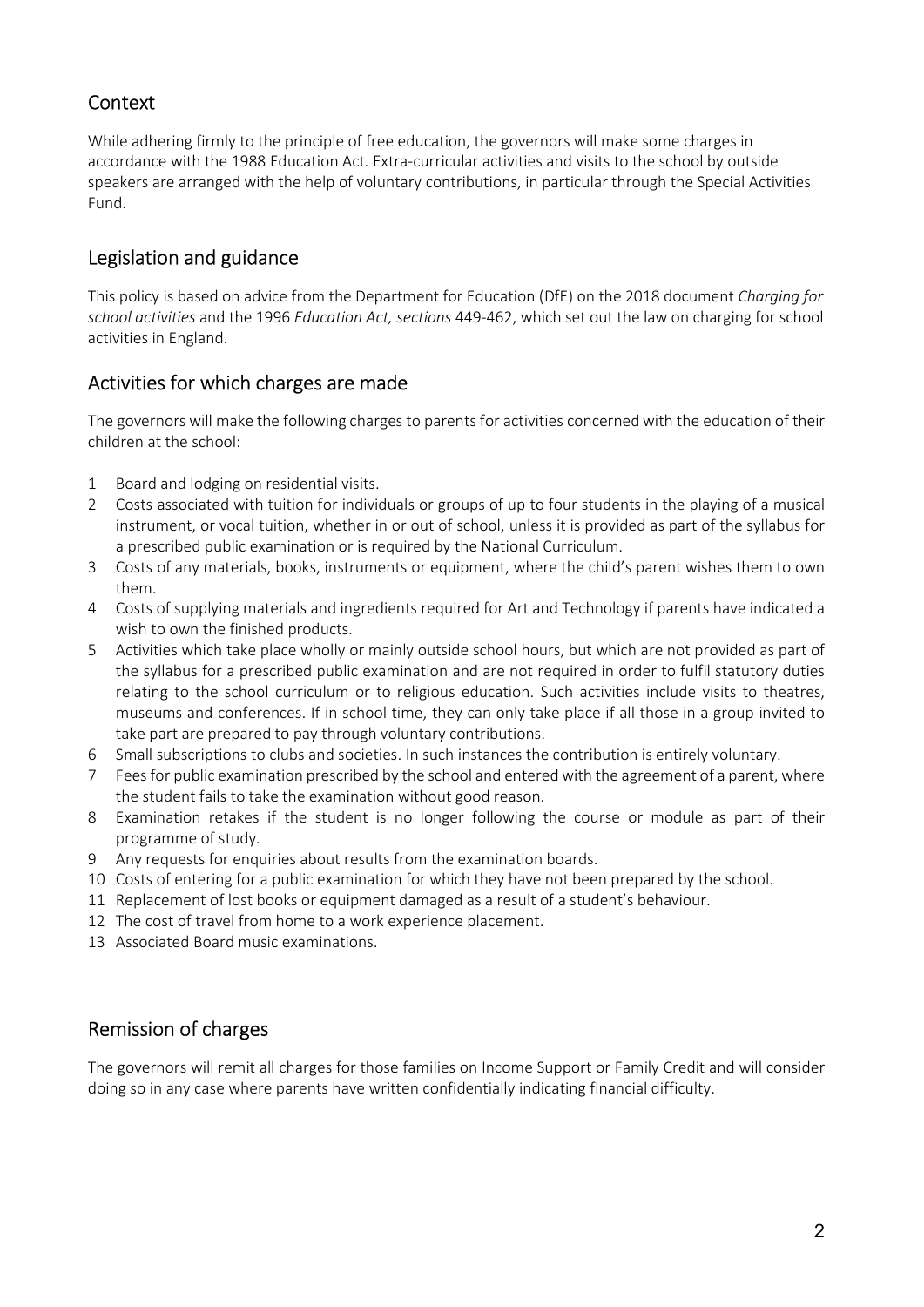# Purchase of non-compulsory Items

On the basis of the charging criteria set out in points 1 to 13 above a number of opportunities have arisen for enhanced provision of specific items as a result of parental contributions; for example bulk purchases by departments on behalf of students of items such as calculators and set texts. In such cases where students prefer not to own such items, the school will lend them free of charge on the understanding that they will be returned in good condition and, in the case of texts, unannotated.

Parents have also made substantial contributions to the purchase of lockers for securing their children's personal possessions and schoolbooks for which they are responsible. This has enabled funds to be released for the purchase of educational equipment. Parents are under no obligation to fund such purchases.

# Advice on applying the school's charging policy

## Charging by departments

When students are invited to buy items for themselves, this should be done without pressure and students should not be disadvantaged if they choose not to buy. Therefore for example, if magazines are offered, a copy should be available in the department.

## Where charges cannot be made

Charges cannot be made for any of the following:

#### Education

- Admission applications and enquiries
- Education provided during school hours (including the supply of any materials, books, instruments or other equipment)
- Education provided outside school hours if it is part of:
	- o The school curriculum
	- o A syllabus for a prescribed public examination that the student is being prepared for at the school
	- o Religious education
	- o Instrumental or vocal tuition, for students learning individually or in groups, unless the tuition is provided at the request of the student's parent
	- o Entry for a prescribed public examination if the pupil has been prepared for it at the school
	- $\circ$  Examination retake(s) if the pupil is being prepared for the retake(s) at the school (for example, retakes of Mathematics and English GCSEs in the sixth form)

#### **Transport**

- Transporting registered students to or from the school premises, where the local authority has a statutory obligation to provide transport
- Transporting registered students to other premises where the governing board or local authority has arranged for students to be educated
- Transport that enables a student to meet an examination requirement when he or she has been prepared for that examination at the school (for example, transport to a local sports centre to complete a NEA in Sport)
- Transport provided in connection with an educational visit